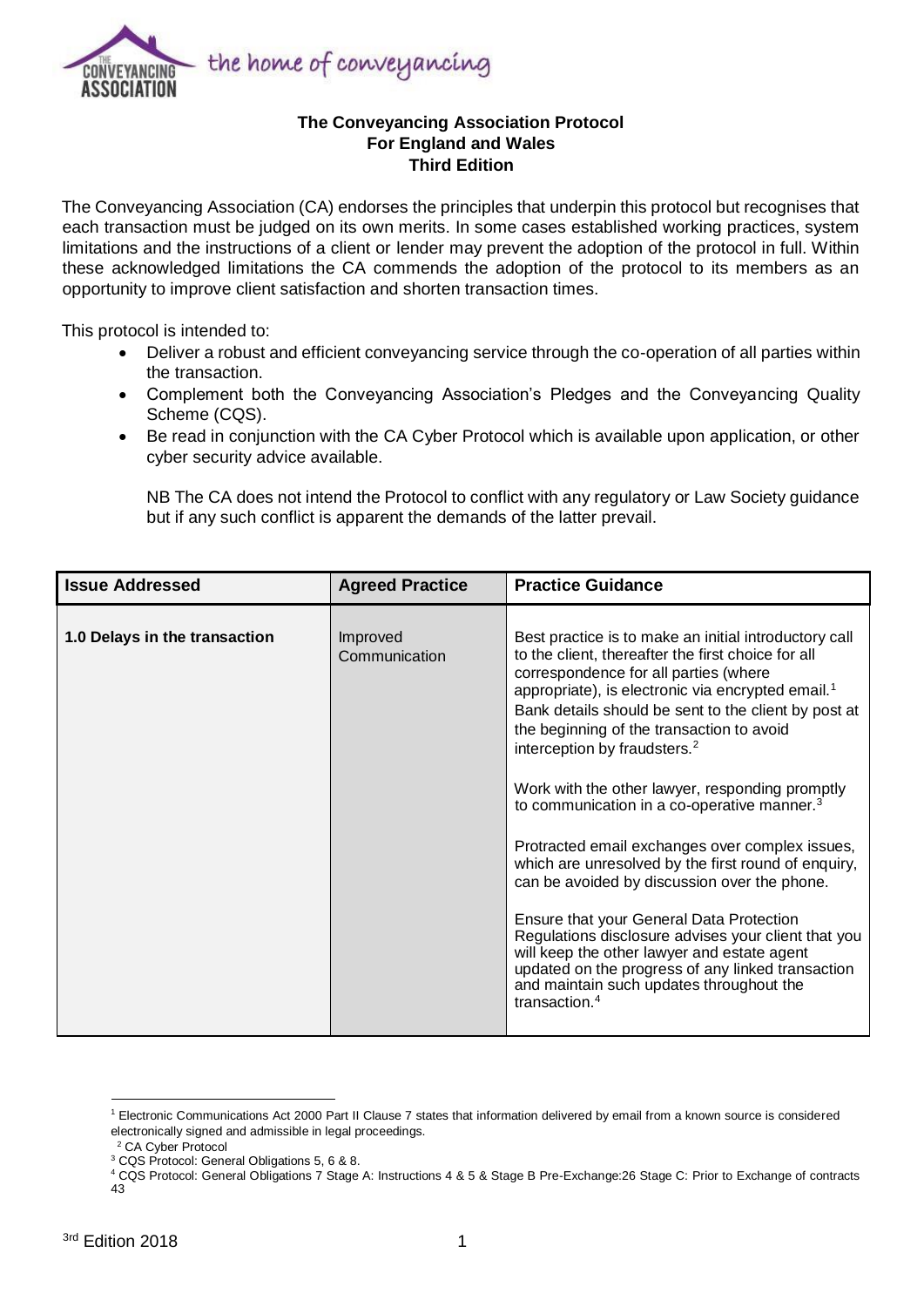

|                               |                                                             | Work on a regular, diarised, file review cycle to<br>ensure that no outstanding issues are left un-<br>progressed.<br>Where there is no assigned fee earner, it is<br>recommended that firms maintain a monitored,<br>and published, generic email address for<br>conveyancing; which can be used on Memoranda<br>of Sale and correspondence before a fee earner<br>has been appointed.<br>This will enable the transition of initial<br>communication by email and allocated internally<br>upon receipt of Instructions. |
|-------------------------------|-------------------------------------------------------------|---------------------------------------------------------------------------------------------------------------------------------------------------------------------------------------------------------------------------------------------------------------------------------------------------------------------------------------------------------------------------------------------------------------------------------------------------------------------------------------------------------------------------|
| 1.1 Delays in the transaction | Monies on Account                                           | Collect monies on account from clients at the<br>earliest opportunity.                                                                                                                                                                                                                                                                                                                                                                                                                                                    |
| 1.2 Delays in the transaction | <b>Covering Staff</b><br>Absences                           | Ensure proper arrangements are made for cover<br>for staff absences. <sup>5</sup> Email and voicemail accounts<br>should be monitored during staff absences.                                                                                                                                                                                                                                                                                                                                                              |
| 1.3 Delays in the transaction | <b>Obtain Identity</b><br>Verification upon<br>instruction. | As part of the Due Diligence process, and as good<br>customer service, the Law Firm should consider<br>accepting evidence of Identity from a trusted third<br>party in accordance with the principles of reliance<br>or agency set out in clause 39(7) of the Money<br>Laundering Regulations 2017 and in line with the<br>Law Firm's risk assessment of the transaction and<br>the client. <sup>6</sup><br>To help protect the firm and a buyer from fraud<br>you should use an electronic anti money                    |
|                               |                                                             | laundering check which can identify potentially<br>fraudulent use of identity.<br>To help avoid seller ID fraud, staff should be<br>aware of indicators of high risk properties eg high<br>value, with a sole owner, no mortgage, payments<br>outside of the UK or where the seller's address is<br>not the property address. In these cases<br>additional checks should be undertaken to ensure<br>the seller is genuine.                                                                                                |

<sup>5</sup> CQS Protocol: General Obligations 12

<sup>6</sup> CQS Protocol: Stage A: Instructions 2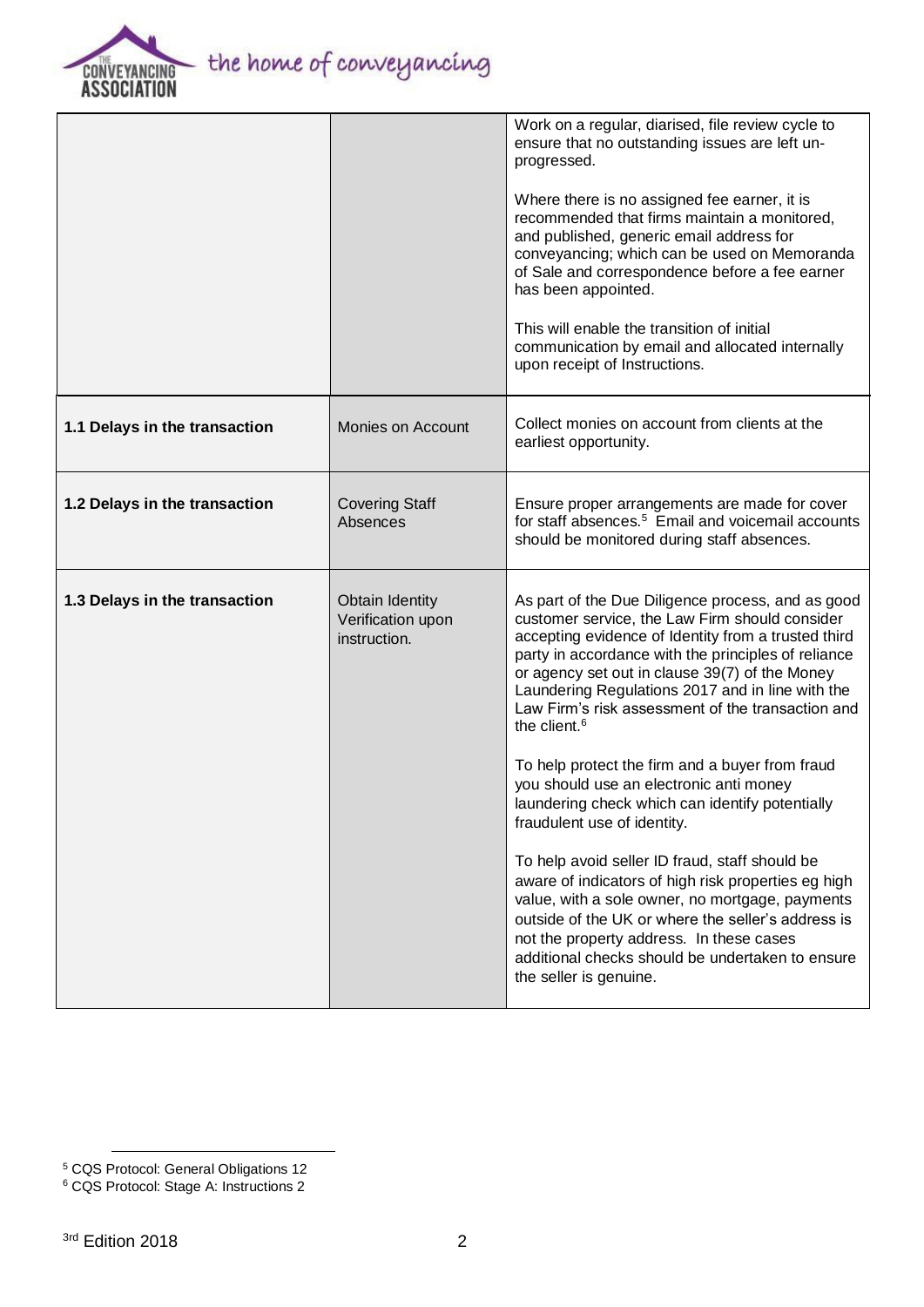

r

| 1.4 Delays in the transaction | Obtain evidence of<br>source of funds early | In line with the Law Firm's risk assessment,<br>establish source of funds at the earliest possible<br>stage advising that information relating to gifts or<br>loans will be reported to the lender <sup>7</sup> and that the<br>buyer should include this information on their<br>mortgage application. <sup>8</sup> Highlight that further<br>evidence of source of funds might be required at a<br>later stage.                                                                                                                                                                                                                                                                                                                                                                                                                                                                                            |
|-------------------------------|---------------------------------------------|--------------------------------------------------------------------------------------------------------------------------------------------------------------------------------------------------------------------------------------------------------------------------------------------------------------------------------------------------------------------------------------------------------------------------------------------------------------------------------------------------------------------------------------------------------------------------------------------------------------------------------------------------------------------------------------------------------------------------------------------------------------------------------------------------------------------------------------------------------------------------------------------------------------|
| 1.5 Delays in the transaction | <b>Collecting Deposits</b>                  | Request the deposit monies at the earliest<br>appropriate opportunity once anti money<br>laundering checks have been completed.<br>Additionally this can reduce the risk of misdirection<br>of deposit monies by fraudsters.                                                                                                                                                                                                                                                                                                                                                                                                                                                                                                                                                                                                                                                                                 |
| 1.6 Delays in the transaction | Defects in Title                            | Significant delay is caused in debating the<br>responsibility for perfecting defects in title.<br>This can be avoided where it is assumed that the<br>seller is responsible for their title and would not<br>expect to receive full market value for a genuine<br>defective title. Any other 'potential' defects are a<br>matter for negotiation between the parties.                                                                                                                                                                                                                                                                                                                                                                                                                                                                                                                                        |
| 1.7 Delays in the transaction | Pre-Sale Preparation                        | If the commercial decision of the Law Firm is to<br>prepare pre-sale packs, it is recommended that<br>the following should be included.<br>Official Entries <sup>9</sup><br>$\bullet$<br><b>Title Plan</b><br>$\bullet$<br><b>Seller Information Forms</b><br>$\bullet$<br>Establishing cost and location of<br>$\bullet$<br>Landlord/Management company information.<br>All documents held by the client<br>Relevant Title Documents from the Land<br>$\bullet$<br>Registry rather than wait for a 'deeds package'<br>eg Transfers, conveyances and leases<br>referred to as containing rights, reservations,<br>covenants etc<br>Provisional redemption figures <sup>10</sup><br>$\bullet$<br>Required permissions and consents which<br>$\bullet$<br>exist for alterations and obtain copies <sup>11</sup><br>Upon receipt, all documentation should be<br>checked through by the seller's conveyancer to |

<sup>7</sup> UK Finance (UKF) Mortgage Lender's Handbook Part 1: 5.13.1

<sup>8</sup> CQS Protocol: Stage A: Instructions 7

<sup>9</sup> CQS Protocol: Stage A: Instructions 8

 $\overline{a}$ 

<sup>10</sup> CQS Protocol: Stage A: Instructions 7

<sup>11</sup> CQS Protocol: Stage A: Instructions 9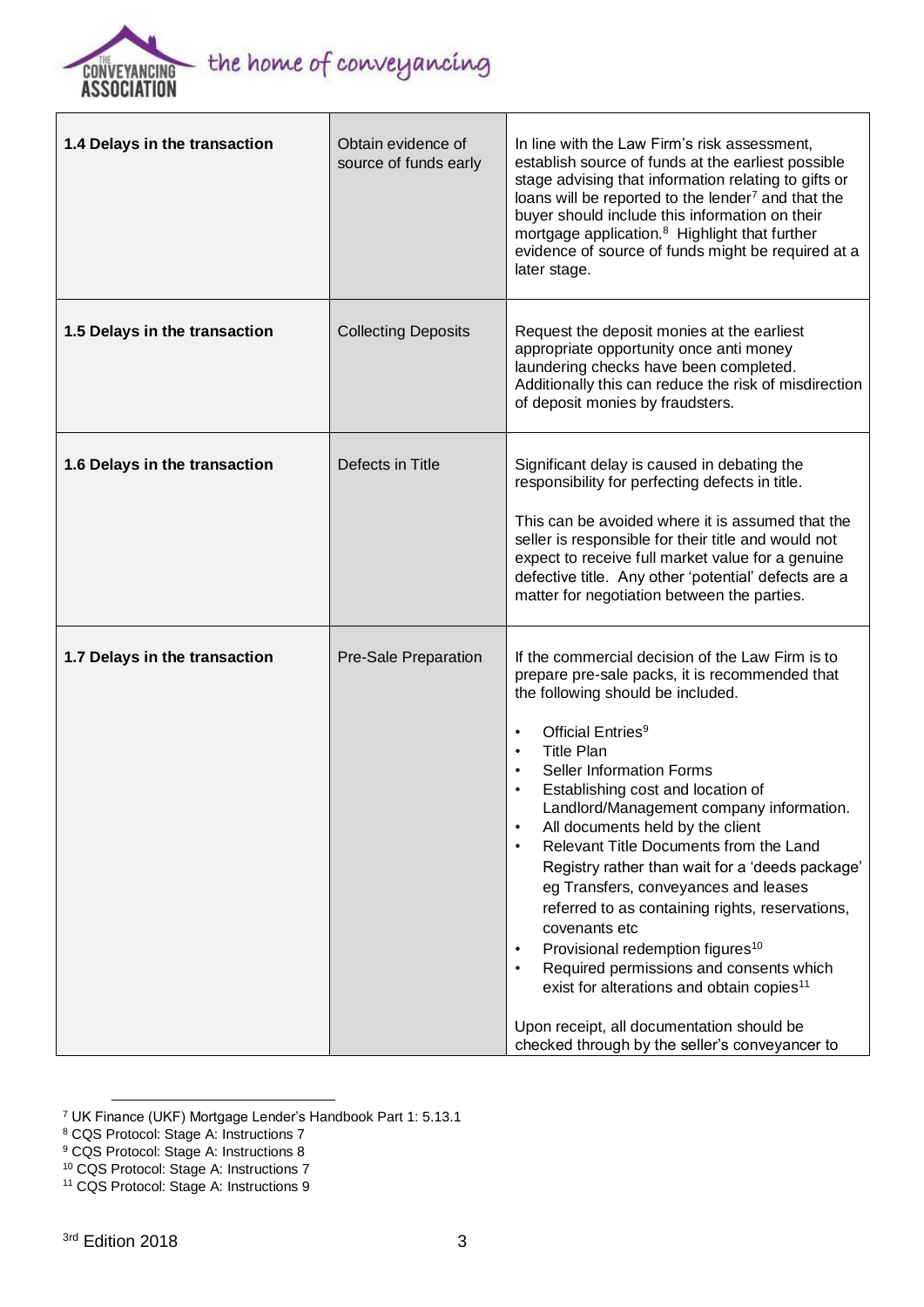

|                               |                               | identify and resolve any potential additional                                                                                                                                                                                                                                                                                                                                                                                                                                                                                                                                                                                                                                                                                                                                                                                                                                                                                                                                                                                                                                                                                                                                                                                                                                                        |
|-------------------------------|-------------------------------|------------------------------------------------------------------------------------------------------------------------------------------------------------------------------------------------------------------------------------------------------------------------------------------------------------------------------------------------------------------------------------------------------------------------------------------------------------------------------------------------------------------------------------------------------------------------------------------------------------------------------------------------------------------------------------------------------------------------------------------------------------------------------------------------------------------------------------------------------------------------------------------------------------------------------------------------------------------------------------------------------------------------------------------------------------------------------------------------------------------------------------------------------------------------------------------------------------------------------------------------------------------------------------------------------|
|                               |                               | enquiries eg where forms are incomplete etc.                                                                                                                                                                                                                                                                                                                                                                                                                                                                                                                                                                                                                                                                                                                                                                                                                                                                                                                                                                                                                                                                                                                                                                                                                                                         |
| 1.8 Delays in the Transaction | <b>Issue of Contract Pack</b> | At the earliest opportunity, to issue a contract pack<br>to the buyer's lawyer, to include as a minimum:-<br>The latest edition of the Standard Conditions<br>$\bullet$<br>of Sale, without amendment, save for<br>transaction specific amendments. <sup>12</sup><br>Official Entries and Plan.<br>$\bullet$<br>All downloadable title documents held at the<br>$\bullet$<br>Land Registry.<br>A draft Transfer <sup>13</sup> (with the buyer's details and<br>$\bullet$<br>price left blank if necessary). Any required<br>clauses will in the main be a requirement of<br>the seller. Duplicate Transfers are acceptable<br>to the Land<br>Registry and the buyer's lawyer can add any<br>required joint ownership clauses, however<br>care should be taken to ensure that the<br>agreed form of wording is executed and<br>provided on Completion; <sup>14</sup> and<br>Replies to Requisitions on Title.<br>$\bullet$<br>The Certificate required by a restriction<br>$\bullet$<br>registered at Land Registry under Form RQ<br>Where the contract pack is issued by email, so long<br>as the recipient is expecting the contract pack for<br>that transaction and has up to date security<br>software, this should be accepted after the<br>appropriate virus check without the need for a hard |
|                               |                               | copy of the documentation to be requested.                                                                                                                                                                                                                                                                                                                                                                                                                                                                                                                                                                                                                                                                                                                                                                                                                                                                                                                                                                                                                                                                                                                                                                                                                                                           |
| 1.9 Delays in the Transaction | Leasehold Enquiries           | Avoid delays by advising the client that payment<br>will be required by the Lease Administrator for<br>providing the information required by the buyer's<br>lawyer.<br>Request that referrers and estate<br>agents                                                                                                                                                                                                                                                                                                                                                                                                                                                                                                                                                                                                                                                                                                                                                                                                                                                                                                                                                                                                                                                                                   |
|                               |                               | encourage sellers to make contact with the Lease<br>Administrator at the point of marketing to establish<br>the cost and procedure to obtain the information.                                                                                                                                                                                                                                                                                                                                                                                                                                                                                                                                                                                                                                                                                                                                                                                                                                                                                                                                                                                                                                                                                                                                        |

<sup>12</sup> CQS Protocol: Stage B: Pre-Exchange: 24

<sup>13</sup> CQS Protocol: Stage B: Pre-Exchange: 24

<sup>&</sup>lt;sup>14</sup> The Land Registry's eDRS acceptance of scanned copies of the documents mean that the Seller's Lawyer can email the scanned copy of the dated document to the Buyers conveyancer with their undertaking that it is a true copy of the original.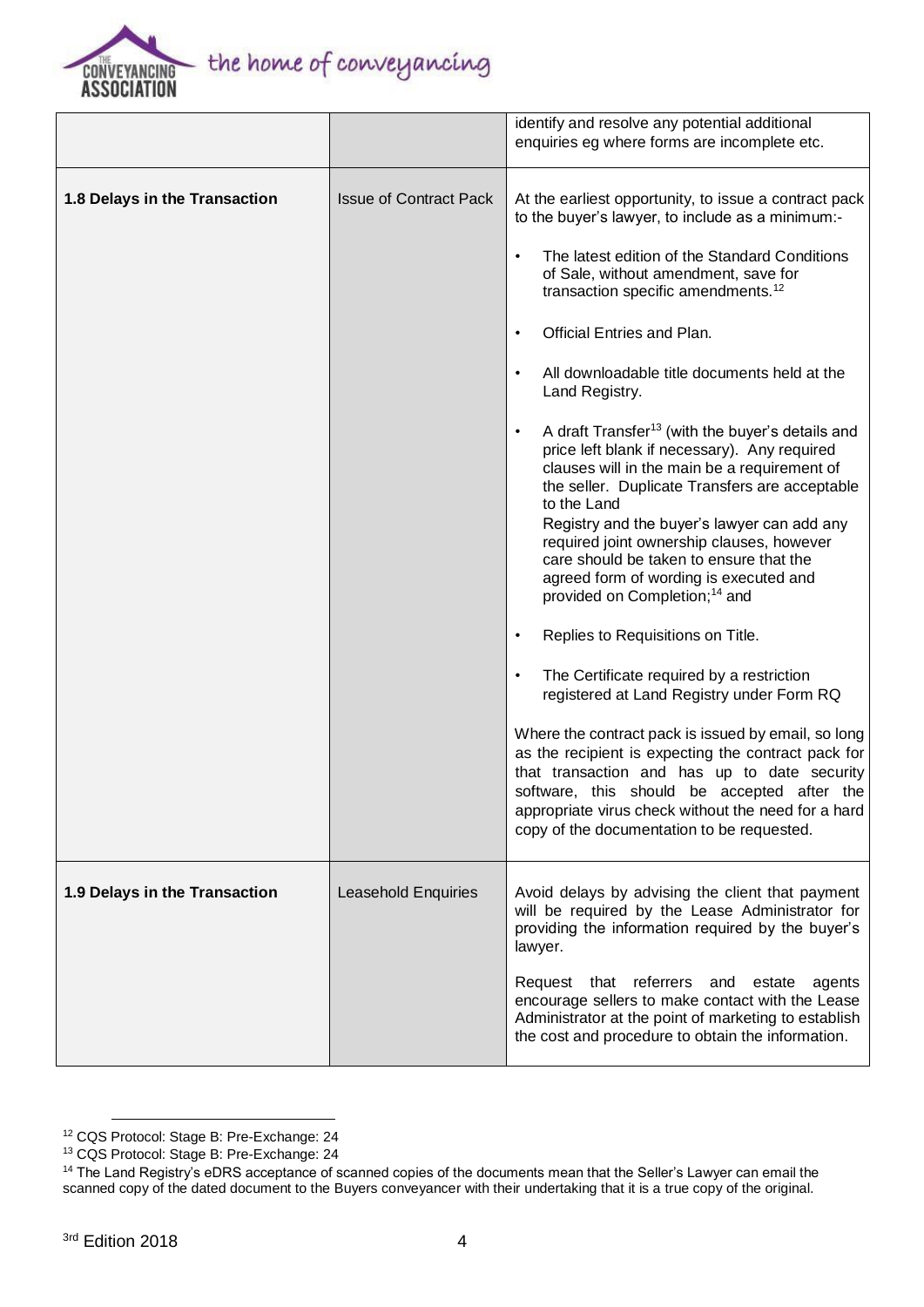

| 1.10 Delays in the Transaction  | <b>Obtaining Signed</b><br><b>Contract at the Earliest</b><br>Opportunity | The seller's lawyer may leave the buyer's details<br>blank on the draft contract so that the buyer's<br>lawyer may fill those in by hand and be confirmed<br>on Exchange of Contracts, if necessary<br>This enables both the buyer and the seller's lawyer<br>to report to the client early <sup>15</sup> and request that their<br>client sign the contract prior to final approval which<br>the lawyers will do on their behalf, initialling any<br>agreed amendments as agent for their client with<br>their verbal or emailed authority. <sup>16</sup>                                                                                                                                                                                                                                                                                     |
|---------------------------------|---------------------------------------------------------------------------|------------------------------------------------------------------------------------------------------------------------------------------------------------------------------------------------------------------------------------------------------------------------------------------------------------------------------------------------------------------------------------------------------------------------------------------------------------------------------------------------------------------------------------------------------------------------------------------------------------------------------------------------------------------------------------------------------------------------------------------------------------------------------------------------------------------------------------------------|
| 1.11 Delays to the transaction  | Avoiding Delays on<br>Completion                                          | Employ the Conveyancer's Code for Completion to<br>enable funds to be transmitted the day before<br>Completion.<br>If unable to use the Code, request client and lender<br>monies to arrive at least the day before Completion<br>and check with the sender, in advance, to ensure<br>that they will be sent.<br>Set up telegraphic transfers the day before<br>Completion when in funds, to go first thing on the<br>day of Completion, as appropriate.                                                                                                                                                                                                                                                                                                                                                                                       |
| <b>2.0 Additional Enquiries</b> | <b>Avoiding Unnecessary</b><br><b>Additional Enquiries</b>                | Limit all additional enquiries to those relating to title<br>or required by your client. <sup>17</sup><br>Seller's lawyers may refuse to answer Additional<br>Enquiries which do not relate to the title, are not<br>property specific or appear to be "standard" and<br>have not been raised on the instructions of the<br>buyer or lender.<br>Buyer's lawyers should avoid requesting<br>unnecessary documentation eg Blanket Tree<br>Preservation orders, FENSA or CERTAS, Cavity<br>Wall Insulation or Gas Safe Certificates revealed<br>by the Local Search unless the nature of the<br>transaction or the lender requires it.<br>Prior to raising an enquiry relating to an entry<br>revealed by the Local Search, check whether<br>sufficient information is freely available on the<br>Local Authority's portal in the first instance. |

<sup>-</sup><sup>15</sup> CQS Protocol: Stage B: Pre-Exchange: 33

<sup>16</sup> CQS Protocol: Stage B: Pre-Exchange: 38

<sup>17</sup> CQS Protocol: Stage B: Pre-Exchange: 32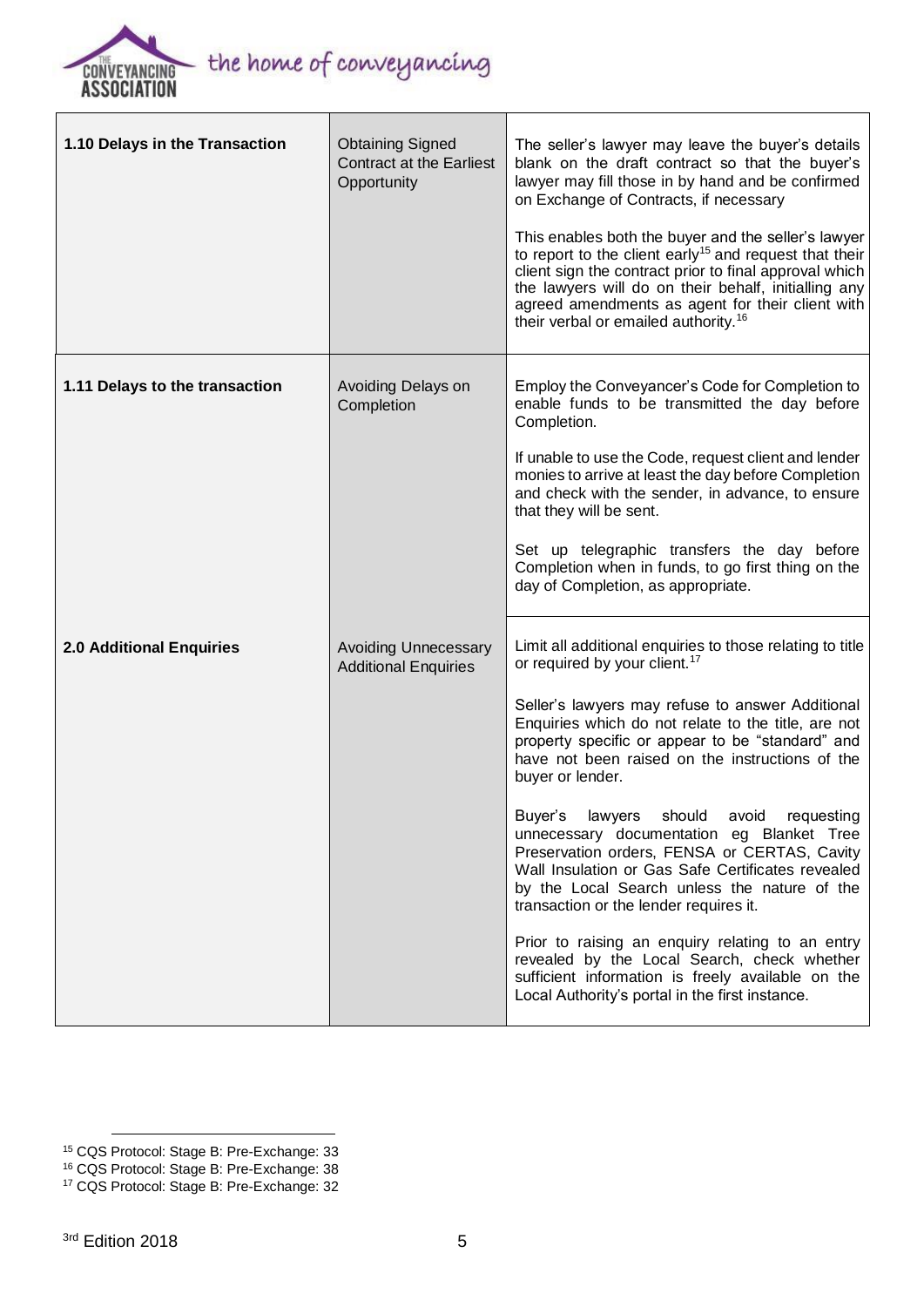

| <b>2.1 Additional Enquiries</b> | <b>Providing Relevant</b><br>Documentation on<br>Request | Assisting the buyer's lawyer wherever possible by<br>advising the seller that they are required to provide,<br>at their own expense, documents which will be<br>required by the buyer. For example, s.106<br>Planning Act Agreements of any age, Road and<br>Sewer Adoption Agreements where a road or<br>sewer is unadopted etc. <sup>18</sup>                                                                                                                                                             |
|---------------------------------|----------------------------------------------------------|-------------------------------------------------------------------------------------------------------------------------------------------------------------------------------------------------------------------------------------------------------------------------------------------------------------------------------------------------------------------------------------------------------------------------------------------------------------------------------------------------------------|
| <b>2.2 Additional Enquiries</b> | <b>Providing Full Replies to</b><br>Enquiries            | Review and augment replies given by the seller to<br>ensure that all appropriate information is given to<br>the buyer's lawyer at the earliest stage and to<br>ensure that the seller is not vulnerable to a later<br>claim of mistake or negligence. <sup>19</sup>                                                                                                                                                                                                                                         |
| <b>2.3 Additional Enquiries</b> | Avoiding Leasehold<br>Delays                             | Use<br>agreed standard Leasehold Property<br>Enquiries (LPE1) which should be sent to all<br>relevant parties involved in the Lease<br>administration at the earliest opportunity. <sup>19</sup><br>Ring the contact given for the Lease Administrator<br>at the earliest opportunity to establish their<br>requirements and to check whether there are other<br>parties who will also need to provide information, eg<br>a Resident's Association.                                                         |
| <b>2.4 Additional Enquiries</b> | <b>Preventing Last Minute</b><br>Enquiries               | Raise enquiries at the earliest possible stage, to<br>prevent delays to exchange.<br>Issues arise where activities are delegated to<br>inexperienced staff. Whilst the delegation of work<br>is the commercial decision of the member, delays<br>can be avoided by implementing a Supervisor<br>review of the files at regular stages of the<br>transaction to identify issues that may require<br>additional enquiry at the earliest stage possible,<br>rather than on the final review prior to exchange. |
| <b>2.5 Additional Enquiries</b> | Proportionality of<br>retentions                         | Having advised the client appropriately rely upon<br>the provisions within the Standard Conditions of<br>Sale rather than requesting retentions of less than<br>£200.                                                                                                                                                                                                                                                                                                                                       |
| <b>3.0 Post Completion</b>      | <b>Land Registry</b><br>Requisitions                     | So far as required by the terms of the Contract and<br>covenants for title, the seller's lawyer should assist<br>the buyer's lawyer with Land Registry Requisitions<br>in a co-operative and timely fashion.                                                                                                                                                                                                                                                                                                |

<sup>18</sup> UKF Handbook s.5.5.4

<sup>19</sup> Legal Ombudsman: recommendations on advising the client. <sup>19</sup> CQS Protocol: Stage A: Instructions 12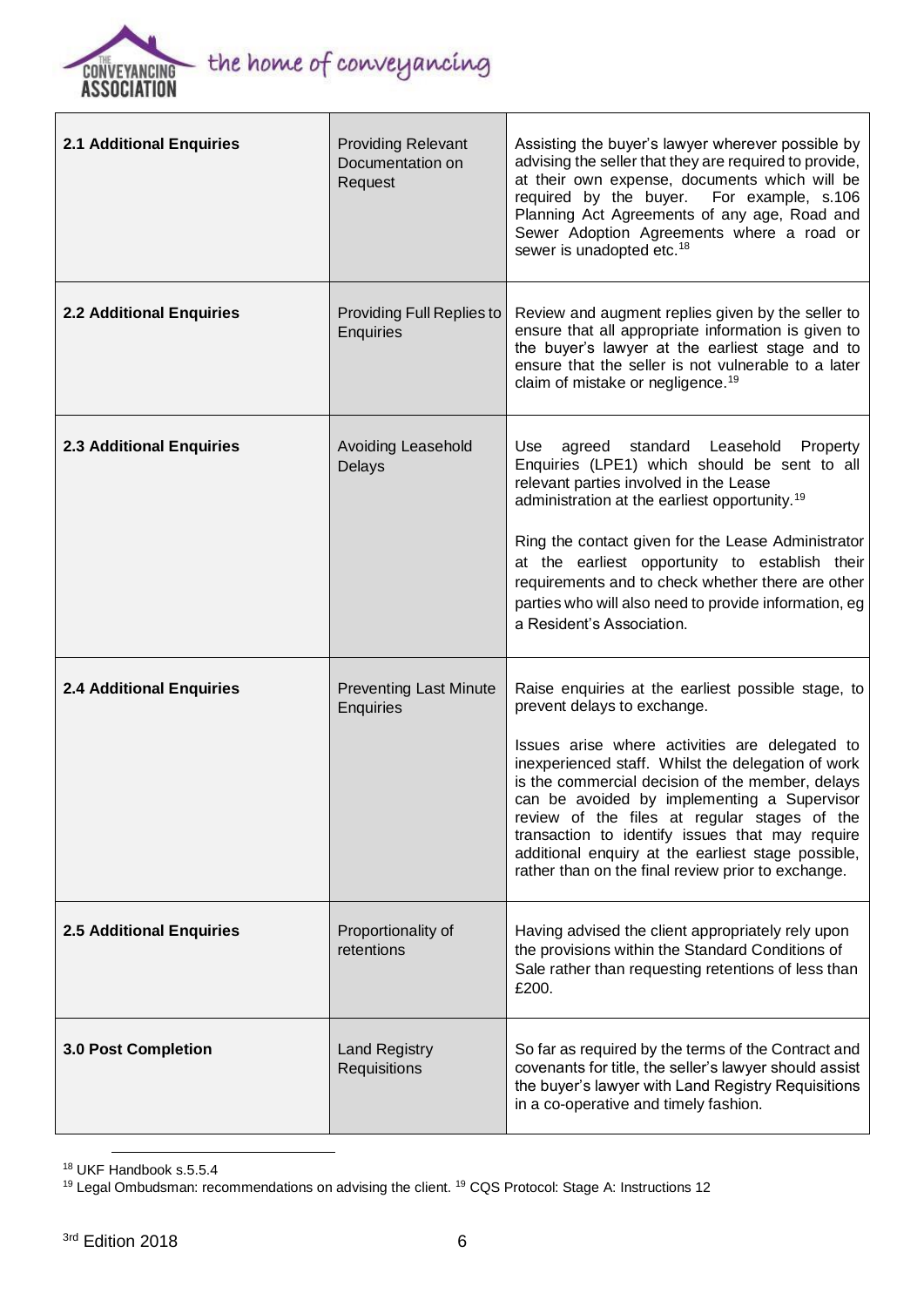

| <b>4.0 Technical Issues</b> | Dealing with Issues<br>with Extensions &<br>Alterations | The following is not exhaustive and each<br>transaction should be judged on its own merits and<br>with due consideration to any other statutory<br>requirements e.g. Conservation Areas, Article 4<br>Directions, Listed Buildings etc. <sup>20</sup><br><b>Planning Permission</b>                                                                                                                                                                                                                                                                                                                                                                                                                                                                                                                                                                                                                                                                                                                                                                                                                                                                                                                                                                                                                                                                                                                                                                                                                                                                                                                                                                                                                                                  |
|-----------------------------|---------------------------------------------------------|--------------------------------------------------------------------------------------------------------------------------------------------------------------------------------------------------------------------------------------------------------------------------------------------------------------------------------------------------------------------------------------------------------------------------------------------------------------------------------------------------------------------------------------------------------------------------------------------------------------------------------------------------------------------------------------------------------------------------------------------------------------------------------------------------------------------------------------------------------------------------------------------------------------------------------------------------------------------------------------------------------------------------------------------------------------------------------------------------------------------------------------------------------------------------------------------------------------------------------------------------------------------------------------------------------------------------------------------------------------------------------------------------------------------------------------------------------------------------------------------------------------------------------------------------------------------------------------------------------------------------------------------------------------------------------------------------------------------------------------|
|                             |                                                         | Works requiring planning permission which<br>$\bullet$<br>was not obtained and which were carried out<br>within the last 12 months - require either a<br>regularisation certificate or bespoke indemnity<br>insurance, as appropriate to the client's needs<br>and requirements.<br>Without required planning permission but<br>there is evidence work was completed over 4<br>years ago without concealment <sup>21</sup> (unless<br>there is a change of use involved then 10<br>years is required) – no further action <sup>22</sup><br>Without required planning permission work<br>$\bullet$<br>completed over 12 months ago <sup>23</sup> but less than<br>4 years - obtain indemnity insurance on<br>purchase or advise the client to supply<br>indemnity insurance on sale.<br>Planning permission revealed by search<br>$\bullet$<br>without conditions <sup>24</sup> – no further action<br>Planning permission revealed by search with<br>$\bullet$<br>conditions and the Local Authority have not<br>recorded satisfaction of the condition then<br>you should obtain copy whatever the age<br>of the consent unless evidence is available<br>of the breach of the conditions occurring over<br>10 years ago and the condition is not an<br>ongoing condition such as removal of<br>permitted development rights which should<br>be advised to the client to avoid future<br>breach.<br>If the consent is more than 20 years old the<br>buyer's lawyer should obtain it direct from the<br>appropriate planning authority.<br>In all cases where planning permission was<br>not obtained, the lawyer should advise their<br>client and the valuer that permission was not<br>obtained and that the valuer should confirm |
|                             |                                                         | that it is structurally sound and value the                                                                                                                                                                                                                                                                                                                                                                                                                                                                                                                                                                                                                                                                                                                                                                                                                                                                                                                                                                                                                                                                                                                                                                                                                                                                                                                                                                                                                                                                                                                                                                                                                                                                                          |

<sup>20</sup> UKF Handbook s.5.5.1

<sup>21</sup> ss124-7 Localism Act 2011

<sup>&</sup>lt;sup>22</sup> Planning Act 1990 states that work completed over 4 years ago is unenforceable and immunity for breach of condition or change of use after 10 years. NB you should ask the seller to confirm that the work was not concealed as in the case of Welwyn Hatfield Council v. SSCLG [2010] EWCA Civ 26 & *R. (Fidler) v. SSCLG* - [2011] EWCA Civ 1159

<sup>&</sup>lt;sup>23</sup> Specialist indemnity insurance would be required for works completed less than 12 months ago which might affect due to the increased chance of enforcement actions by the Local Authority.

<sup>&</sup>lt;sup>24</sup> Planning Permission granted without conditions, so long as it's Subject Title is sufficient to identify the alteration is relates to, will reveal nothing further of use. Lack of sufficient description should be resolved by a call for confirmation to the Local Authority.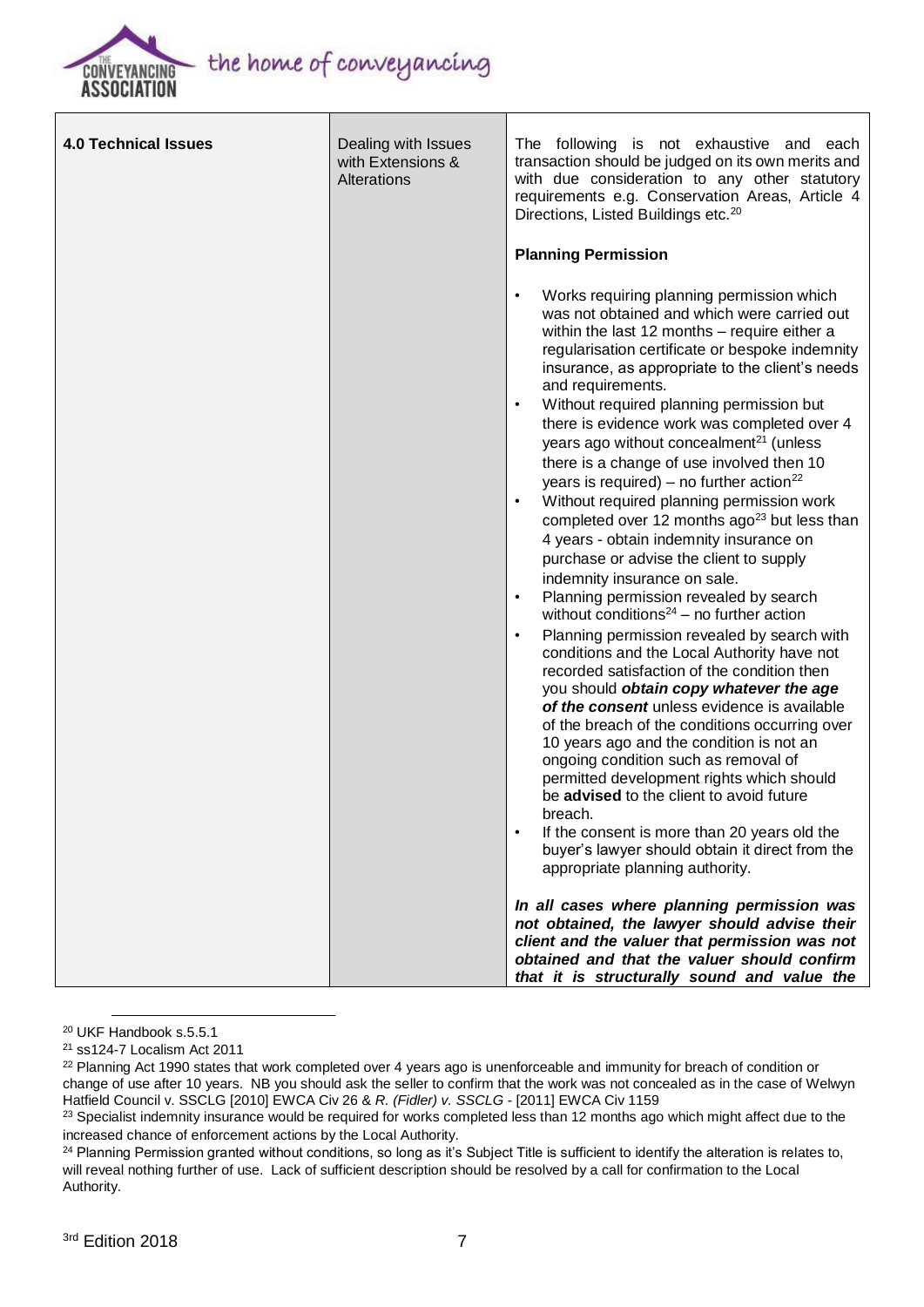the home of conveyancing



|  | property on the basis that no Local Authority<br>consents were obtained in respect of the work.                                                                                                                                                                                                                                                                                                                                                                                                                                                                                                                                                                                                                                                                                                                 |
|--|-----------------------------------------------------------------------------------------------------------------------------------------------------------------------------------------------------------------------------------------------------------------------------------------------------------------------------------------------------------------------------------------------------------------------------------------------------------------------------------------------------------------------------------------------------------------------------------------------------------------------------------------------------------------------------------------------------------------------------------------------------------------------------------------------------------------|
|  | <b>Buildings Regulations</b>                                                                                                                                                                                                                                                                                                                                                                                                                                                                                                                                                                                                                                                                                                                                                                                    |
|  | Pre-1985 <sup>25</sup> no action required as the Local<br>$\bullet$<br>Authorities were not compelled to keep<br>records until the advent of the Building Act<br>1984.<br>Works carried out post 1985 and a Building<br>$\bullet$<br>Regulations Completion Certificate is<br>revealed by your search - no further action<br>Works carried out post 1984 but over 10<br>$\bullet$<br>years ago and no Building Regulations<br>Completion Certificate is revealed by your<br>search; advise the client and lender of lack of<br>availability of a Completion Certificate, the<br>issues that arise if they wish to undertake<br>additional works, and to check with<br>Valuer/Surveyor as to the safety and<br>structural integrity of the alteration. Consider<br>the need for an indemnity insurance policy at |
|  | the buyer's cost only if you consider there is a<br>material risk of enforcement action being<br>taken. <sup>26</sup>                                                                                                                                                                                                                                                                                                                                                                                                                                                                                                                                                                                                                                                                                           |
|  | Non-structural works carried out over 12<br>months ago and within the last 10 years and<br>no Building Regulations Completion<br>Certificate is revealed by your search; advise<br>the client and lender of lack of availability of a<br>Completion Certificate, the issues that arise if<br>they wish to undertake additional works and<br>to check with Valuer/Surveyor as to the safety<br>and structural integrity of the alteration.<br>Consider the need for an indemnity insurance<br>policy at the buyer's cost only if you consider<br>there is a material risk of enforcement action<br>being taken. <sup>27</sup>                                                                                                                                                                                    |
|  | Structural works carried out over 12 months<br>ago and within the last 10 years and no<br><b>Building Regulations Completion Certificate is</b><br>revealed by your search; advise the client and<br>lender of lack of availability of a Completion<br>Certificate, the issues that arise if they wish to<br>undertake additional works and to check with<br>Valuer/Surveyor as to the safety and structural<br>integrity of the alteration. Recommend                                                                                                                                                                                                                                                                                                                                                          |

 $25$  The Buildings Act 1984 was the first time that the Authority was required to keep records of Buildings Regulations, there would be nothing in the public interest to support an application for an injunction under s.36(6) of the Buildings Act 1984 However, the structural integrity of the alteration should be verified in all cases. Cottingham –v- Attey Bower Jones 2000

<sup>&</sup>lt;sup>26</sup> UKF Handbook 5.5.1: .... "If there is evidence of such a breach or matter but in your professional judgment there is no reasonable prospect of enforcement action and, following reasonable enquiries, you are satisfied that the title is good and marketable and you can provide an unqualified certificate of title, we will not insist on indemnity insurance and you may proceed."  $27$  UKF Handbook 5.5.1: .... "If there is evidence of such a breach or matter but in your professional judgment there is no reasonable prospect of enforcement action and, following reasonable enquiries, you are satisfied that the title is good and marketable and you can provide an unqualified certificate of title, we will not insist on indemnity insurance and you may proceed."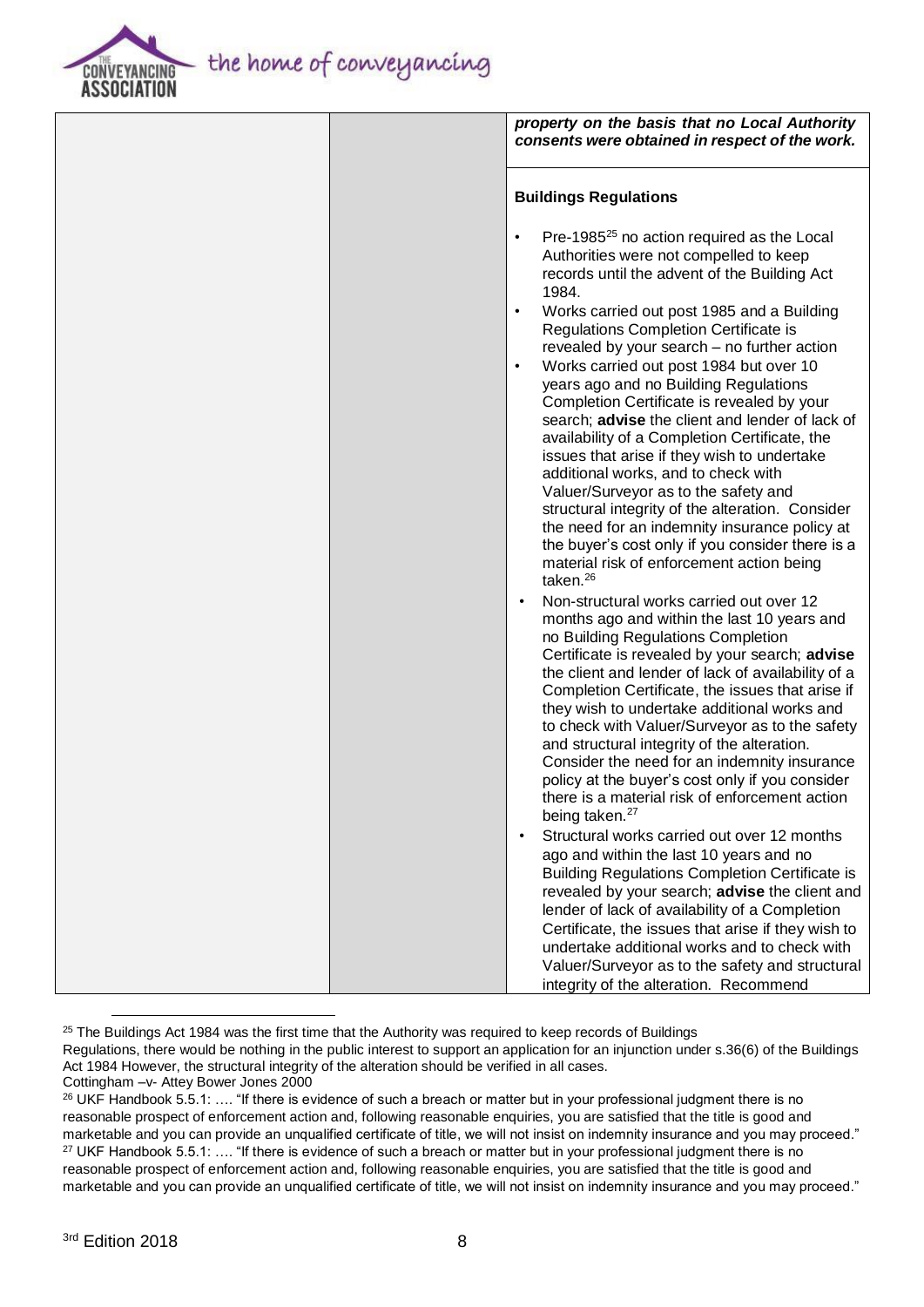

|                             |                                         | indemnity insurance against enforcement at the<br>seller's cost. <sup>28</sup>                                                                                                                                                                                                                                                                                                                                                                           |
|-----------------------------|-----------------------------------------|----------------------------------------------------------------------------------------------------------------------------------------------------------------------------------------------------------------------------------------------------------------------------------------------------------------------------------------------------------------------------------------------------------------------------------------------------------|
|                             |                                         | In all cases where Buildings Regulations was<br>not obtained, the lawyer should advise their<br>client and the surveyor that Local Authority<br>consent was not obtained for the work and that<br>the surveyor/valuer should confirm that it is<br>structurally sound and value the property on<br>this basis.                                                                                                                                           |
| <b>4.1 Technical Issues</b> | <b>Missing Restrictive</b><br>Covenants | <b>Missing Pre-1925 documents containing</b><br>restrictive covenants.                                                                                                                                                                                                                                                                                                                                                                                   |
|                             |                                         | Advise the client of the lack of knowledge and that<br>there may be a risk of enforcement should the<br>covenantee establish a material breach. Advise as<br>to the availability of indemnity insurance at the<br>buyers cost. <sup>29</sup>                                                                                                                                                                                                             |
|                             |                                         | <b>Missing Post-1925 documents containing</b><br>restrictive covenants                                                                                                                                                                                                                                                                                                                                                                                   |
|                             |                                         | If the document containing the covenants is<br>٠<br>dated before the date of first registration, a<br>Land Charges Search against the original<br>covenantor may reveal that the covenants<br>were not protected by a D(II) registration. In<br>which case the Land Registry should remove<br>reference to the covenants for the Charges<br>Register, upon application <sup>30</sup> ; otherwise                                                         |
|                             |                                         | If the Seller can confirm that no material<br>$\blacksquare$<br>changes have been undertaken to the<br>property or to the use of the property within<br>the last 20 years and no enforcement action is<br>being taken or threatened <sup>31</sup> ; consider the<br>need for an indemnity insurance policy at the<br>buyer's cost only if you consider there is a<br>material risk and a suitable policy is available<br>to mitigate the risk; otherwise |
|                             |                                         | If the Seller is unable to confirm whether<br>there have been changes of external structure<br>or use within the last 20 years consider the<br>need for an indemnity insurance policy at the<br>seller's cost if you consider there is a material<br>risk and a suitable policy is available to<br>mitigate the risk; otherwise                                                                                                                          |

<sup>&</sup>lt;sup>28</sup> The Local Authority has rights to serve a Stop or Enforcement notice within 12 months under s.36(4) of the Buildings Act 1984 <sup>29</sup> Privity of Contract & Estate "a Burden cannot pass with the land unless an indemnity has been given". The Doctrine of Notice: Where a covenant is registered it will still bind.

<sup>&</sup>lt;sup>30</sup> Land Charges Act 1972 Charges of classes C(iv) & D are void against a purchaser for money or monies worth if not registered. 31 UKF handbook Part 1 5.11.2 following the decision in Hepworth -v- Pickles 1900 "an open and uninterrupted breach over 20 years creates an implied waiver".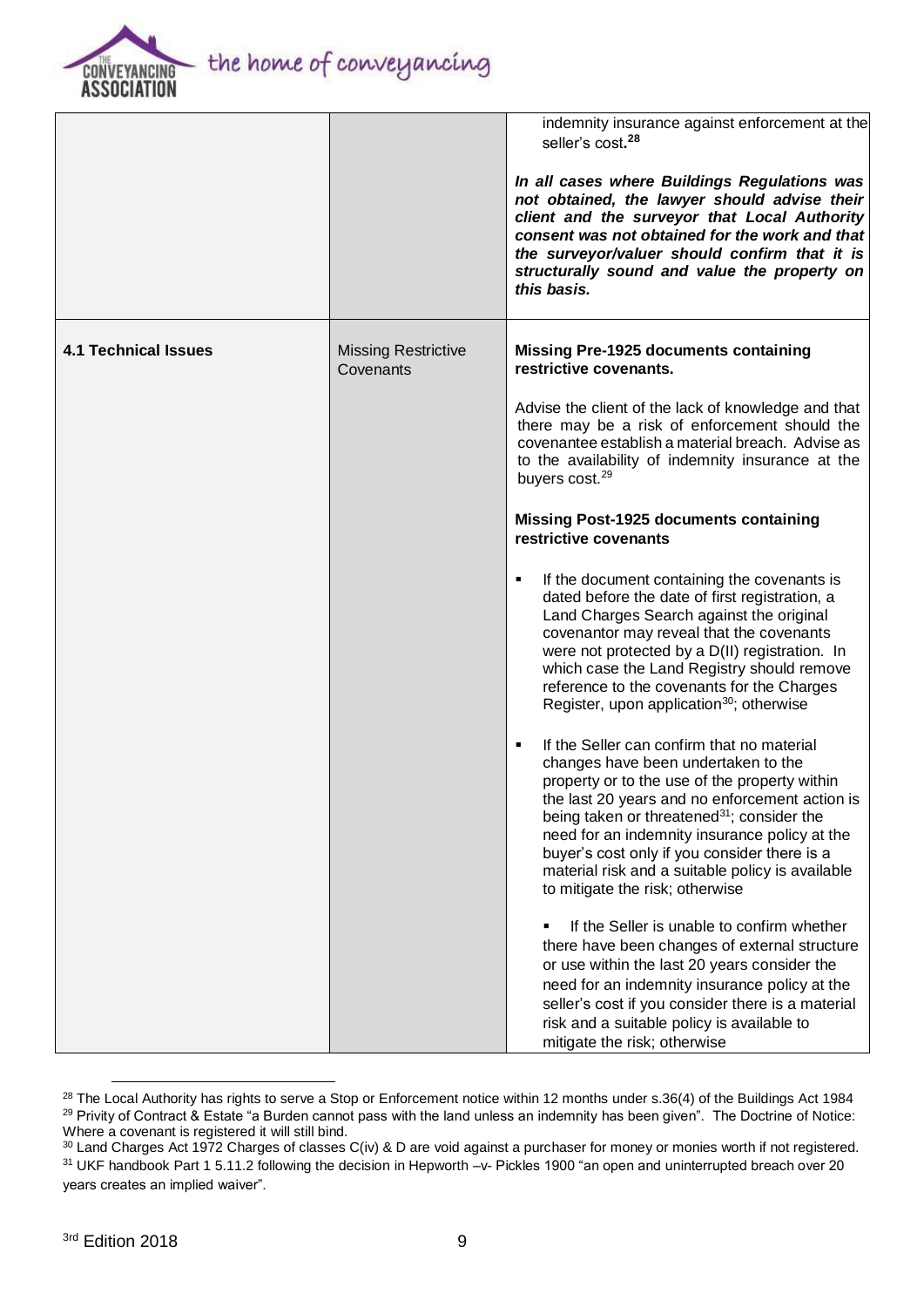

|                             |                                       | If changes have been made to the property<br>٠<br>within the last 20 years eg external structural<br>alterations or additions, or change of use,<br>advise the seller that they have a defective<br>title which requires indemnity insurance. <sup>32</sup>                                                                                                                                                                                                                                                                                                                                                                                                                                                                                                                                                                                    |
|-----------------------------|---------------------------------------|------------------------------------------------------------------------------------------------------------------------------------------------------------------------------------------------------------------------------------------------------------------------------------------------------------------------------------------------------------------------------------------------------------------------------------------------------------------------------------------------------------------------------------------------------------------------------------------------------------------------------------------------------------------------------------------------------------------------------------------------------------------------------------------------------------------------------------------------|
|                             | <b>Known Restrictive</b><br>Covenants | <b>Breach of a known Restrictive Covenants</b><br>carried out within the 20 years without<br>consent or waiver of the covenant and where<br>it is explicit that the breach of the covenant<br>binds successors in title <sup>33</sup><br>Breach over 12 months old: a defective title<br>٠<br>indemnity insurance should be supplied by<br>the seller. <sup>34</sup><br>Breach under 12 months either obtain a<br>٠<br>bespoke indemnity insurance policy or<br>require retrospective consent at the seller's<br>expense.<br><b>Breach of a known Restrictive Covenant</b><br>where the breach of the covenant does not<br>bind successors in title <sup>35</sup> or the breach was<br>carried out over 20 years ago<br>No further action required, $36$ provided the seller<br>confirms no enforcement action is being taken<br>or threatened |
| <b>4.2 Technical Issues</b> | <b>Short Leases</b>                   | Lease under 85 years left to run but over 70 years<br>and acceptable to the lender: the risk and cost<br>associated with short Leases should be reported to<br>the client and their instructions taken to ensure that<br>they understand the potential additional costs on<br>sale or remortgage. 37<br>Lease under 70 years left to run: Lease Extension<br>required at the seller's expense. <sup>35</sup> A fully advised<br>cash buyer of course has the option to instruct their<br>lawyer to proceed without a Lease Extension.                                                                                                                                                                                                                                                                                                          |

<sup>32</sup> CQS Protocol: Stage A: Instructions 10

<sup>33</sup> Powell v. Hemsley, 1909, 1 Ch. 680, 2 Ch. 252

<sup>34</sup> It is assumed that the Seller is selling at full value and therefore should perfect any defect in title at their expense.

<sup>35</sup> Powell v. Hemsley, 1909, 1 Ch. 680, 2 Ch. 252

<sup>36</sup> UKF handbook Part 1 5.11.2 following the decision in Hepworth -v- Pickles 1900 "an open and uninterrupted breach over 20 years creates an implied waiver".

 $37$  Legal Ombudsman advice on common complaints indicates & CQS Protocol: Stage A: Instructions 13  $35$  UKF

Handbook Part 2 – the majority of High Street lenders require 70 years minimum term NB Kent Reliance require 75 and New Life Mortgages 80 National Counties, Coventry & Godiva 80 years for lifetime mortgages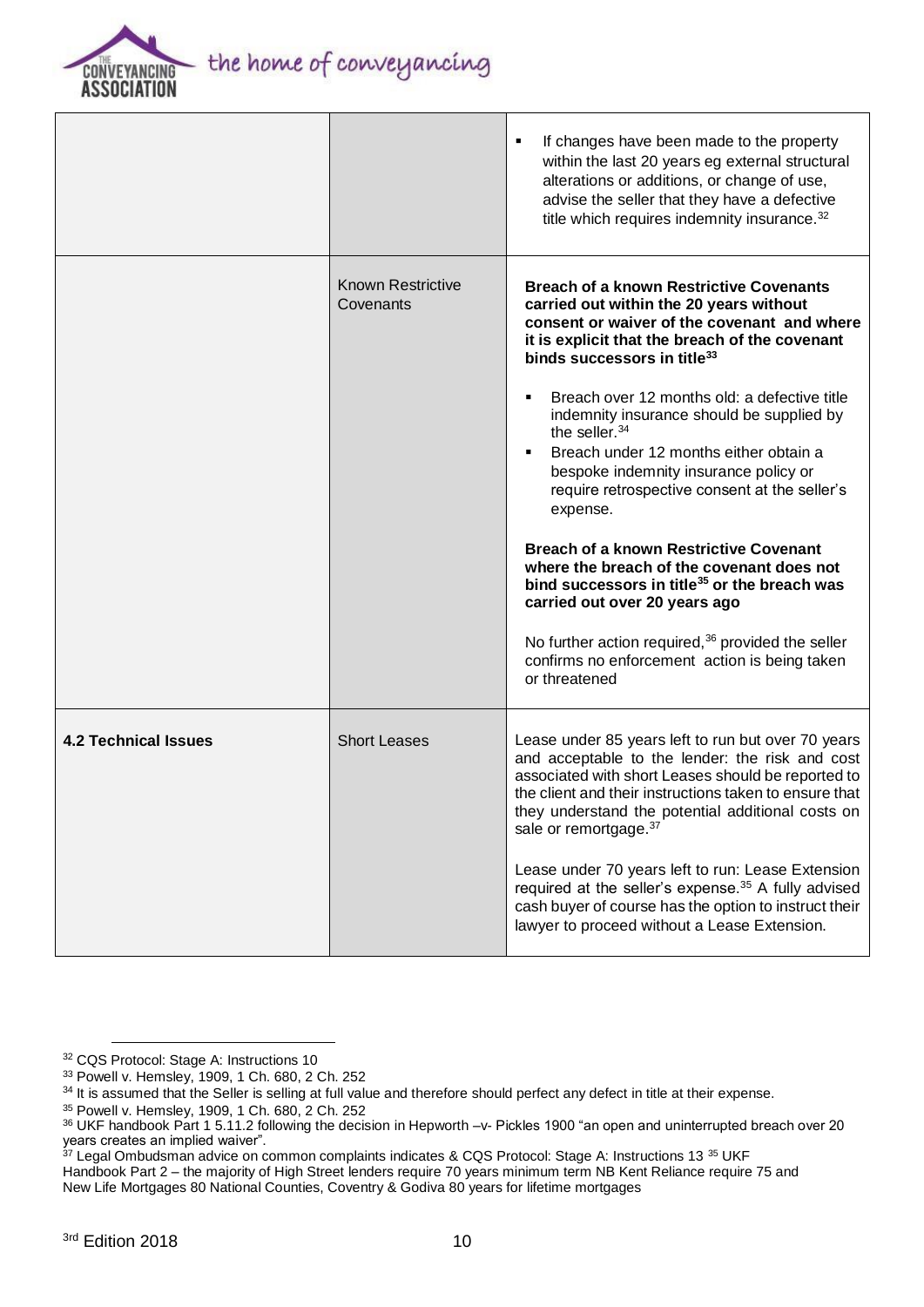

| 5.1 Improving Communication with<br>Lender | <b>Post Valuation Queries</b>                     | Check the relevant section of the Lender's<br>Handbook prior to referring the issue to the lender.<br>Where possible utilise the CA standard referral<br>form to ensure that all information is laid out<br>efficiently and to provide advice to the lender.<br>Where the guidance in the Lender's Handbook is<br>ambiguous, highlight this to the lender in your<br>query so that they can review and improve their<br>wording.                                                                                                      |
|--------------------------------------------|---------------------------------------------------|---------------------------------------------------------------------------------------------------------------------------------------------------------------------------------------------------------------------------------------------------------------------------------------------------------------------------------------------------------------------------------------------------------------------------------------------------------------------------------------------------------------------------------------|
| 5.1 Improving Communication with<br>Lender | <b>Certificate of Title</b>                       | Provide your contact details on the Certificate of<br>Title so that where their processes allow, the<br>lender can acknowledge safe receipt and confirm<br>that monies are set up for completion.<br>Do not send covering letters with your Certificate<br>of Title as these are scanned and dealt with<br>separately by some lenders so can delay<br>confirmation that monies are set up for completion.<br>Do not send the hard copy of a faxed Certificate of<br>Title for the same reason unless it is required by<br>the lender. |
| 6.1 Leasehold                              | Applications for<br><b>Information or Consent</b> | Highlight to Lease Administrators the need for<br>reasonable administration charges. <sup>38</sup><br>An unreasonable fee for the provision of a consent<br>where consent cannot be unreasonably withheld<br>means the leaseholder can proceed without the<br>consent. <sup>39</sup>                                                                                                                                                                                                                                                  |
| 6.2 Leasehold                              | Deed of Covenant                                  | Where there is no Management Company a Deed<br>of Covenant is a void document under the<br>Landlord & Tenant (Covenants) Act 1995.<br>(L&T(C)A95)<br>Where there is a Management Company and the<br>"demise" does not include the shared amenities<br>then a Deed of Covenant may be required due to<br>the wording of clause 12 of the L&T(C)A95.<br>A fee for a Deed of Covenant should not be<br>unreasonable. <sup>40</sup>                                                                                                       |

 $\overline{a}$ <sup>38</sup> Commonhold & Leasehold Reform Act 2002 Para 1 Schedule 11

<sup>&</sup>lt;sup>39</sup> Proxima GR [Properties](http://www.bailii.org/uk/cases/UKUT/LC/2014/59.html) Ltd v Dr Thomas D McGhee [2014] UKUT 0059 (LC)

<sup>&</sup>lt;sup>40</sup> Spencer Wade v Orchidbase Ltd [2014]